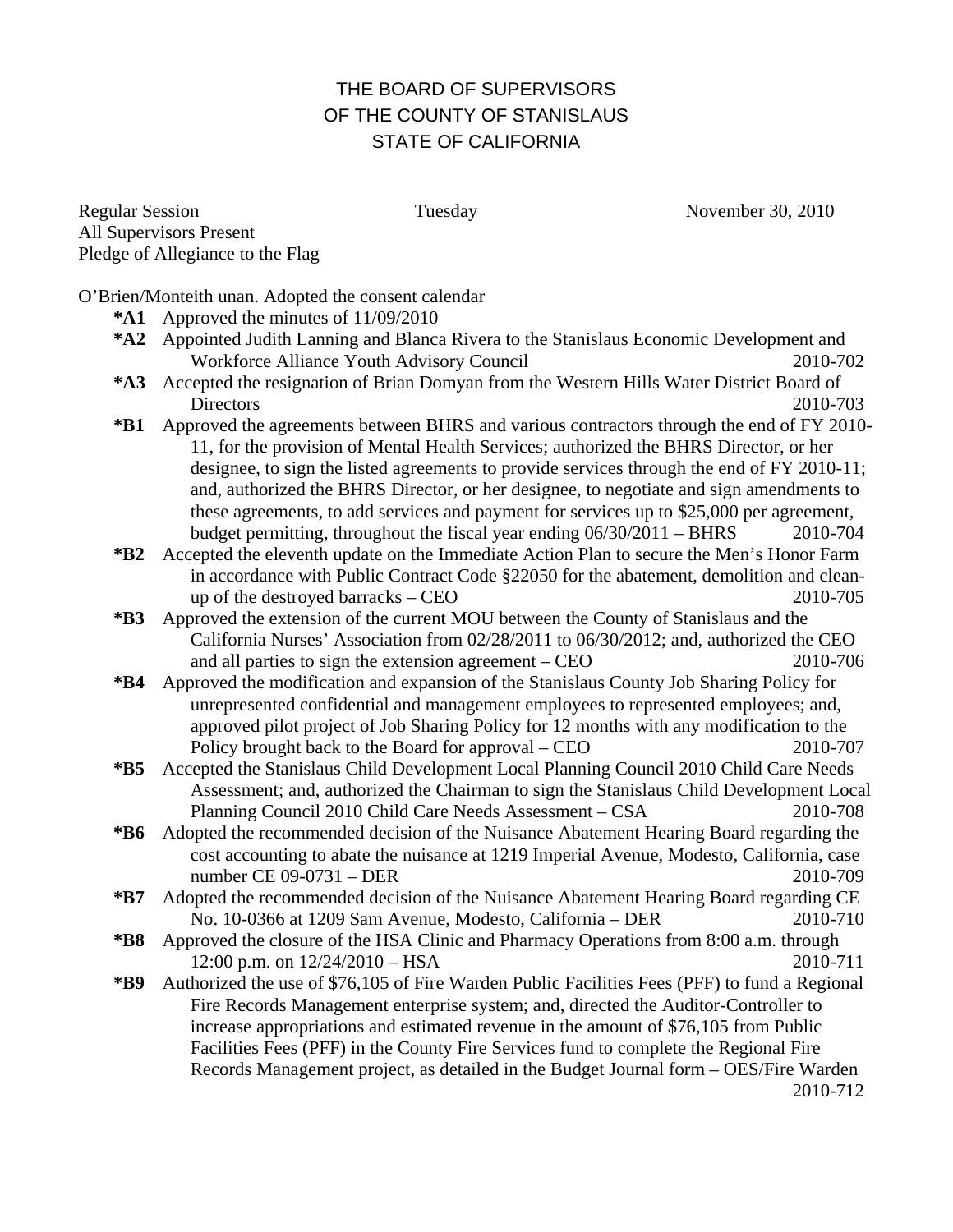- **\*B10** Adopted a resolution approving the Development Plans and Schedules for Woodward Reservoir Regional Park and Modesto Reservoir Regional Park Sewer System Management Plans; and, authorized the Director of Parks and Recreation, or her designee, to submit the Development Plans and Schedules via the State Water Resource Control Board's online Sewer System Operations database – Parks and Recreation 2010-713
- **\*B11** Approved the request from the Stanislaus County District Attorney Victim Services Unit to have exclusive use of the Courthouse Lawn and the Victim's Garden of Healing on Wednesday, 12/08/2010, beginning at 5:00 p.m. and ending at 8:00 p.m. for their 13th Annual Homicide Victims' Memorial Tree Lighting and Candlelight Vigil; directed the Stanislaus County District Attorney Victim Services Unit to adhere to the requirements set forth by the Department of Parks and Recreation; and, approved the waiver for exclusive use, reservation and Courthouse Lawn fees – Parks and Recreation 2010-714
- **\*B12** Approved the Woodward Reservoir Regional Park Improvement Project and expenditure in the amount of \$176,492 pursuant to the Roberti-Z'berg-Harris Block Grant Program in the California Clean Water, Clean Air, Safe Neighborhood Parks, and Coastal Protection Bond Act of 2002; and, directed the Auditor-Controller to create a new fund, increase appropriations and estimated revenue in the amount of \$176,492, and make necessary budget adjustments per the financial transaction sheet – Parks and Recreation 2010-715
- **\*B13** Accepted the Stanislaus County Treasury Pool's October 2010 Monthly Investment Report as prepared by the Stanislaus County Treasurer-Tax Collector's Office and reviewed for conformity with the Stanislaus County Treasury Pool Investment Policy by the Treasurer-Tax Collector and distributed to the Stanislaus County Treasury Pool Oversight Committee; and, authorized the Chairman of the Board to sign on behalf of the Board of Supervisors that the report has been reviewed and accepted – T/TC 2010-716
- **\*B14** Approved the proposed policies regarding in-house and contractual janitorial services provided to County Departments based upon a clear definition of Core Service Areas – GSA 2010-717

- **\*C1** Finds that Ordinance C.S. 1093 is not subject to CEQA (Public Resources Code, §2100 et. seq.); and, introduced and waived the first reading of Ordinance C.S. 1093 to adopt Title 11.08.130, of the Stanislaus County Code, adding a Tow-Away Zone on various County roadways beginning in the Turlock area – PW ORD-55-N-2 2010-718
- **\*C2** Finds that Ordinance C.S. 1094 is not subject to CEQA (Public Resources Code, §2100 et. seq.); introduced and waived the first reading of Ordinance C.S. 1094 amending Title 11, §11.08.070, of the Stanislaus County Code, adding a No Parking Zone on Marshall Street in the Turlock area – PW ORD-55-N-3 2010-719
- **\*C3** Approved the conditional award of the contract in the amount of \$1,008,855 to Ross F. Carroll, Inc. of Oakdale, California for the construction of the Heron Point Boat Launching Facility subject to receipt of appropriate insurance and bonds; authorized the Director of Public Works to execute a contract with Ross F. Carroll, Inc., for \$1,008,855 and to sign necessary documents; authorized the Director of Public Works to execute change orders in accordance with Public Contract Code, §20142; upon project completion, authorized the Director of Public Works to accept the completed improvements and perform all necessary closeout activities; and, authorized the Construction Manager to issue a Notice to Proceed contingent upon receipt of proper insurance and bonds – PW 2010-720
- **\*C4** Approved the revised budget for the Ladd Road at McHenry Avenue Intersection Improvement Project in the amount of \$1,806,840.97 which includes an increase in contingency funds in the amount of \$53,831.27; and, authorized the Director of Public Works to execute a Contract Change Order with Granite Construction Company for an additional \$53,831.27 and to sign necessary documents – PW 2010-721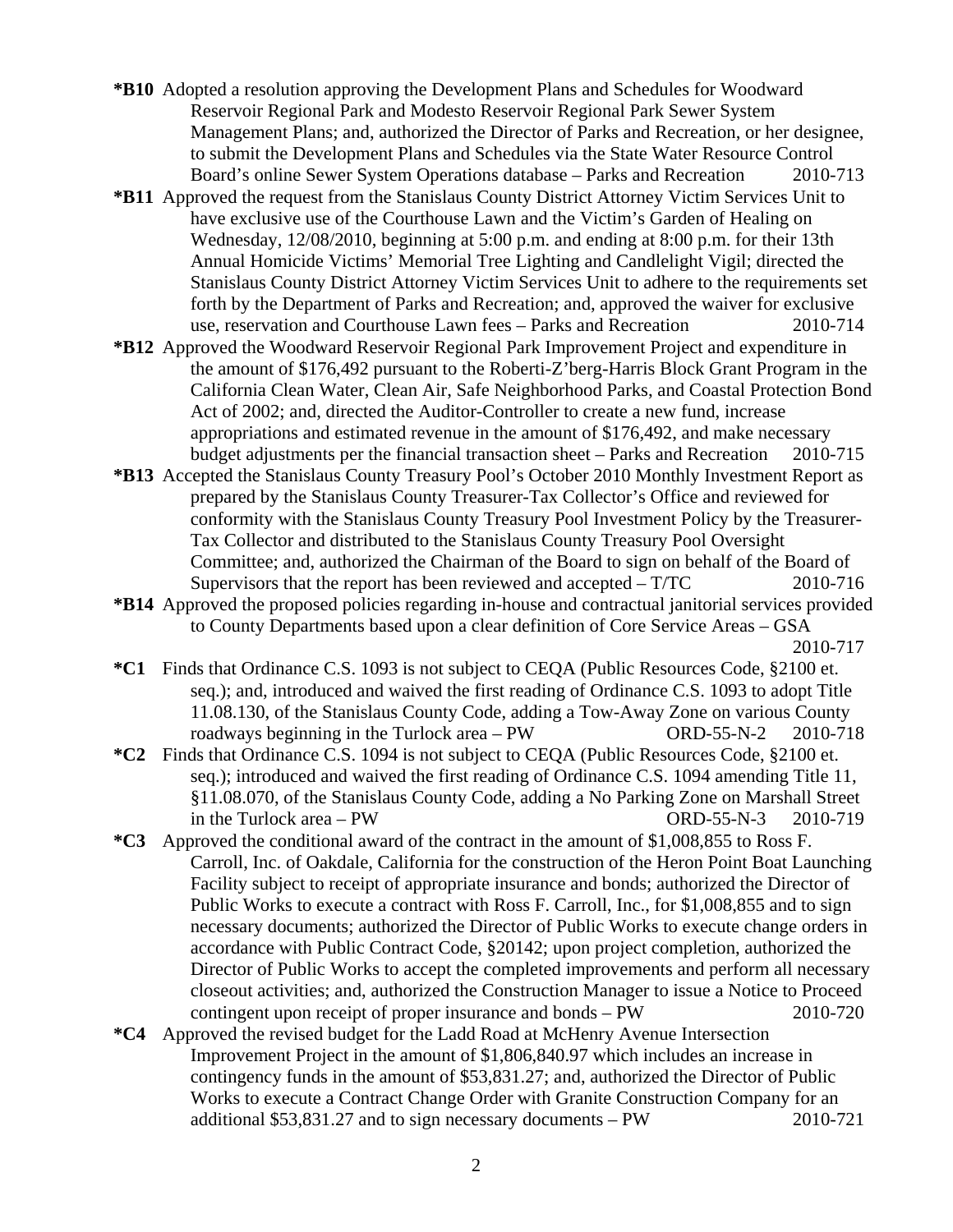- **\*C5** Pursuant to the Street and Highway Code §8334(a): Finds, the easterly 10 feet of "I" Street located south of Lake Road and north of 4th Street in the Community of Hickman, adjacent to Blocks 10, 11 and 11 ½ of the Town of Hickman Subdivision Map recorded in Volume 7 of Maps, Page 24, Stanislaus County Records, described herein, is excess rightof-way and is not required for street or highway purposes; and, adopted a resolution vacating the easterly 10 feet located south of Lake Road and north of 4th Street in the Community of Hickman described as Exhibits "A" and "B" – PW 2010-722
- **\*D1** Set a public hearing for 12/21/2010, at 6:40 p.m., to consider the Planning Commission's recommendation for denial of a three-part application requesting to make the following modifications to a 4.31 acre parcel located at the southwest corner of Country Club Drive and Avenida Del Rio, in the Del Rio Community area: 1) Amend the General Plan designation from LDR (Low Density Residential) to P-D (Planned Development) and the Del Rio Community Plan (part of the General Plan) residential unit density allowance from 2 to 4.5 units per acre; 2) Amend the Zoning designation from R-A (Rural Residential) to P-D (Planned Development); and 3) Subdivide into a gated development of 18 air space condominiums and a common area parcel which will include landscaping, a swimming pool, access easements, a package treatment plant, and drainage on property located at southwest corner of Country Club Drive and Avenida Del Rio, in the Del Rio Community area, Stanislaus County (APN: 004-059-044); and, authorized the Clerk of the Board to publish notice of hearing as required by law – Planning 2010-723

Monteith/Chiesa unan. **A4** Accepted the Clerk-Recorder's Certified Statement of the Results of the Gubernatorial General Election held Tuesday, 11/02/2010; and, declared the results of the election pursuant to the Clerk-Recorder's Certified Statement of Vote – Clerk-Recorder 2010-724

**Corr 1** Referred to the Stanislaus County Redevelopment Agency and the Auditor-Controller, a letter from the California Department of Finance regarding Chapter 21, Statutes of 2009, which requires redevelopment agencies to transfer a portion of property tax revenues to K-12 schools during the 2010- 2011 fiscal year via the Supplemental Educational Revenue Augmentation Funds (SERAF).

**Corr 2** Referred to the Alliance Worknet and the Stanislaus Economic Development and Workforce Alliance, a letter from John B. Sanfilippo & Son, Inc. regarding the closure of its Orchard Valley Harvest facility at 736 Mariposa Road, Suite A, Modesto, CA with permanent lay offs beginning on 01/14/2011, per the Worker Adjustment and Retraining Notification (WARN) Act.

**Corr 3** Referred to the Department of Public Works, a letter from the U.S. Surface Transportation Board regarding the abandonment of the 5.18-mile line of railroad known as the McHenry Industrial Lead and the City of Modesto's request for an additional 180-day extension of the interim trail use/rail banking negotiation period.

**Corr 4** Acknowledged receipt of claims and referred to the CEO-Risk Management Division the following claims: Patricia Payne; Julio Munoz Jr.; James M. Molinaro; Freddie Davis; Ronda Bye (amended copy); Brian Korpiel (amended copy); Megan Lopez; Joseph Lopez; Richard Pomares, Charlene Boeh, Jordan Pomares, Devanie Pomares; Daniel Pomares, and Gayla Pomares; Dennis Johnson; and, Alex Guajardo.

The CEO gave a legislative update and reported that the Governor has called a special session to address the additional \$6 billion state budget deficit. Governor-Elect Brown will be required to submit his proposed budget by January 10, 2011. The question of earmarks with our federal delegation is on the table again for the upcoming year. He noted that the federal continuing resolution is set to expire on